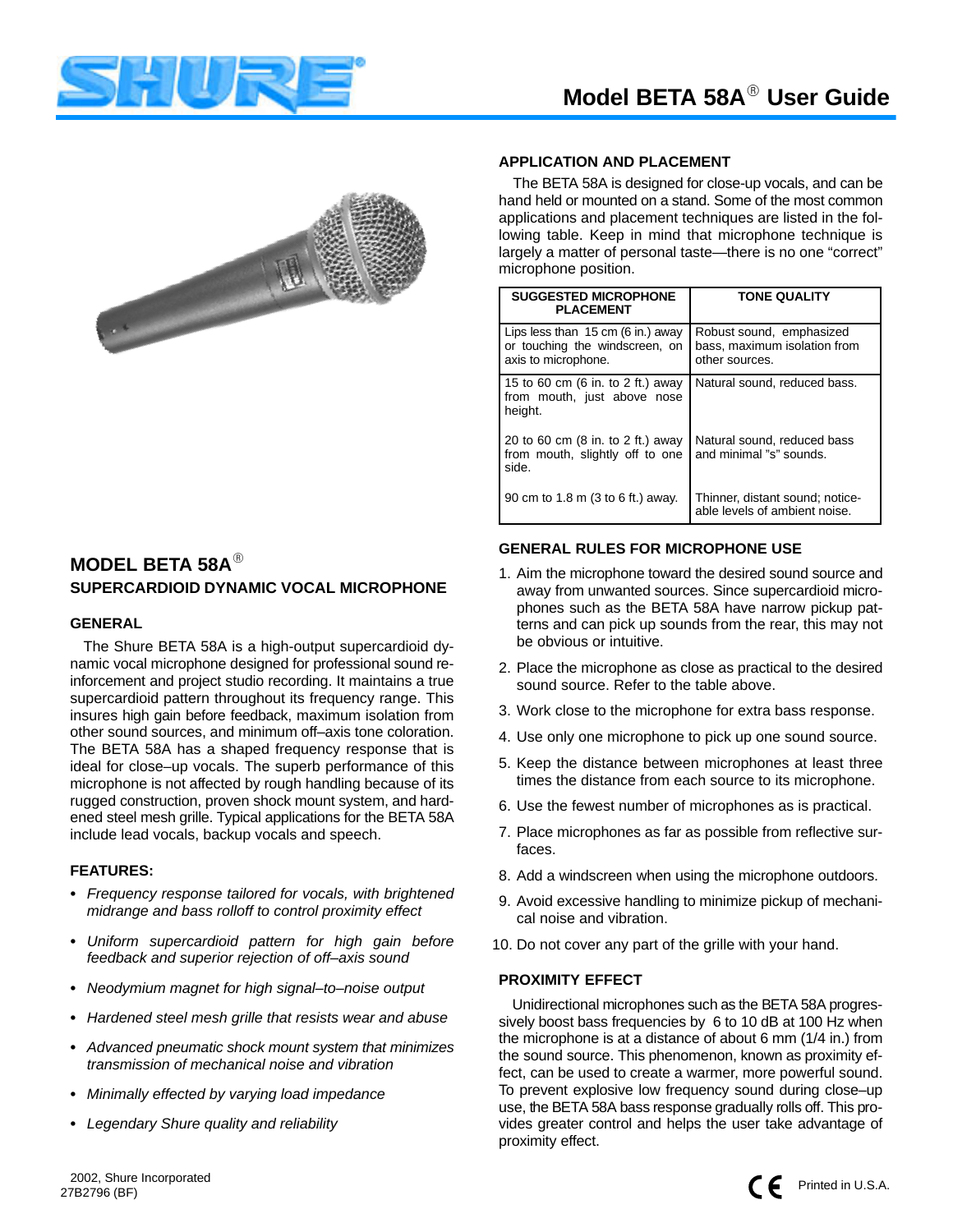#### **STAGE MONITOR & P.A. LOUDSPEAKER PLACEMENT**

For maximum rejection of unwanted sound, place the stage monitor(s) or P.A. system loudspeaker at a 60° angle from the rear of the BETA 58A, not directly behind it. See Figure 1. Always check out the stage setup before a performance to ensure that microphone and monitor placement is optimum.



**FIGURE 1**

#### **SPECIFICATIONS**

#### **Type**

Dynamic (moving coil)

#### **Frequency Response**

50 to 16,000 Hz (see Figure 2)

**NOTE**: The curve below shows on-axis response at a distance of 2 feet from a uniform sound source. Your response may vary, depending on microphone position.



TYPICAL FREQUENCY RESPONSE **FIGURE 2**

#### **Polar Pattern**

Supercardioid, rotationally symmetrical about microphone axis, uniform with frequency (see Figure 3)





#### **Output Level** (at 1,000 Hz)

Open Circuit Voltage: –51.5 dBV/Pa\* (2.6 mV)  $*1$  Pa = 94 dB SPL

#### **Impedance**

Rated impedance is 150  $\Omega$  (290  $\Omega$  actual) for connection to microphone inputs rated low Z

#### **Phasing**

Positive pressure on diaphragm produces positive voltage on pin 2 with respect to pin 3. See Figure 4.



#### INTERNAL WIRING **FIGURE 4**

#### **Case**

Silver blue enamel-painted die cast metal with hardened, matte-finished, spherical steel mesh grille

#### **Adjustable, Stand Adapter**

Slip-in microphone mounting, unbreakable, adjustable through 180° with standard 5/8"-27 thread, black finish

#### **Dimensions** (See Figure 5)



278 grams (9.92 oz)

#### **Certification**

Eligible to bear CE Marking. Conforms to European EMC Directive 89/336/EEC. Meets applicable tests and performance criteria in European Standard EN55103 (1996) parts 1 and 2, for residential (E1) and light industrial (E2) environments.

#### **FURNISHED ACCESSORIES**

| OPTIONAL ACCESSORIES                       |  |
|--------------------------------------------|--|
|                                            |  |
| 5/8" to 3/8" (Euro) Thread Adapter 95A2050 |  |
| Adjustable Stand Adapter  A25D             |  |

#### **OPTIONAL ACCESSORIES**

| Windscreen  A58WS Series (8 colors available) |
|-----------------------------------------------|
|                                               |
|                                               |

#### **REPLACEMENT PARTS**

| Grille Assembly RK265G             |  |
|------------------------------------|--|
| Plug (Connector) Assembly  90F1984 |  |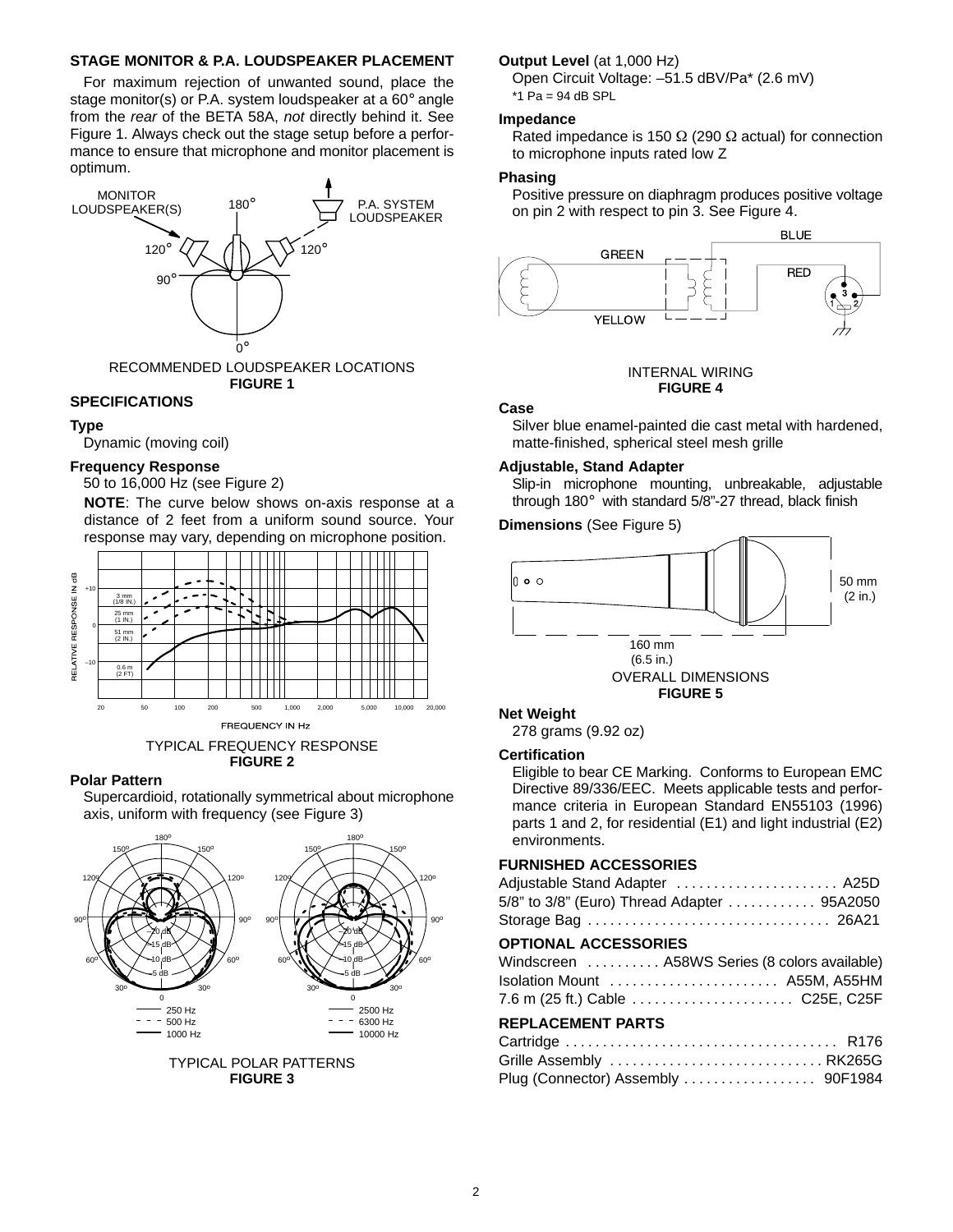## **MODÈLE BETA 58A**

### **MICROPHONE VOCAL DYNAMIQUE SUPERCARDIOÏDE**

### **GÉNÉRALITÉS**

Le Shure BETA 58A est un microphone vocal dynamique supercardioïde conçu pour la sonorisation professionnelle et les enregistrements en studio. Il maintient une configuration supercardioïde réelle dans toute sa gamme de fréquences. Ceci assure un gain élevé avant Larsen, une isolation maximum des autres sources sonores et un minimum de coloration de tonalité hors axe. La courbe de réponse du BETA 58A est idéale pour la prise de son vocale de près. Grâce à sa construction robuste, sa monture antichoc éprouvée et sa grille en acier trempé, il peut être malmené sans que sa performance exceptionnelle soit affectée. La sonorisation des chanteurs et choristes est l'une des applications typiques du BETA 58A.

#### **Avantages**

- Gamme de fréquences adaptée à la voix avec médiums extra/clairs et limiteur de basses
- Configuration cardioïde uniforme pour un gain élevé avant Larsen et rejet supérieur des sons hors axe
- Aimant au néodymium pour un rapport signal/bruit élevé
- Grille en acier trempé résistante à l'usure et aux mauvais traitements
- Système antichocs pneumatique avancé réduisant la transmission des bruits mécaniques et des vibrations
- Faible sensibilité aux changements d'impédance de charge
- Qualité et fiabilité légendaires de Shure.

#### **APPLICATIONS ET PLACEMENT**

Le BETA 58A est conçu pour la prise de son vocale de près et peut être tenu à la main ou monté sur pied. Quelques–unes des applications et techniques de placement les plus courantes sont expliquées dans le tableau ci–dessous. Ne pas oublier que la technique de placement des micros est surtout une question de goût personnel et qu'il n'y a pas de position "correcte".

| <b>PLACEMENT SUGGÉRÉ</b>                                                        | <b>SONORITÉ</b>                                                                     |  |
|---------------------------------------------------------------------------------|-------------------------------------------------------------------------------------|--|
| Lèvres à moins de 15 cm ou tou-<br>chant le coupe-vent, dans l'axe du<br>micro. | Son robuste, basses accen-<br>tuées. isolation maximum<br>d'autres sources sonores. |  |
| 15 à 60 cm de la bouche, juste<br>audessus de la base du nez.                   | Sonorité<br>naturelle.<br>basses<br>réduites.                                       |  |
| 20 à 60 cm de la bouche légèrment<br>hors axe.<br>90 cm à 1,8 m de distance.    | Sonorité naturelle, basses ré-<br>duites, sifflements des "s" mini-<br>mum.         |  |
|                                                                                 | Petit son, distant, présence no-<br>table de bruits de fond.                        |  |

#### **RÈGLES GÉNÉRALES D'UTILISATION DE MICROPHONES**

- 1. Diriger le micro vers la source sonore, le plus loin possible des bruits indésirables. Les angles de captage des microphones supercardioïdes tels que le BETA 58A étant étroits, les bruits de l'arrière peuvent être captés et le positionnement peut ne pas être évident.
- 2. Placer le microphone aussi près que possible de la source sonore. Voir le tableau ci–dessus.
- 3. Plus la source sonore est proche du micro, plus les basses sont présentes.
- 4. N'utiliser qu'un microphone par source sonore.
- 5. La distance entre les microphones doit être d'au moins trois fois celle de chaque micro à sa source sonore respective.
- 6. Utiliser le moins de microphones possible.
- 7. Placer les microphones aussi loin que possible des surfaces réfléchissantes.
- 8. Utiliser un coupe–vent si les microphones sont utilisés à l'extérieur.
- 9. Éviter les manipulations inutiles pour minimiser le captage des bruits mécaniques et des vibrations.
- 10. Ne couvrir aucune partie de la grille avec la main.

#### **EFFET DE PROXIMITÉ**

Les microphones unidirectionnels tels que le BETA 58A poussent progressivement les basses fréquences de 6 à 10 dB à 100 Hz lorsqu'ils sont placés à environ 6 mm de la source sonore. Ce phénomène, connu sous le nom d'effet de proximité peut être utilisé pour créer un son plus chaud et plus puissant. Pour éviter les sons explosifs de basse fréquence lorsque le microphone est utilisé de près, la réponse de basses fréquences du BETA 58A est progressivement atténuée. Ceci assure un meilleur contrôle et permet à l'utilisateur de mieux tirer parti de l'effet de proximité.

#### **DISPOSITION DES RETOURS DE SCÈNE ET DES HAUTS–PARLEURS DE SONORISATION**

Pour un réjet maximal des sons indésirables, placer les retours ou les haut-parleurs à 60° par rapport au microphone BETA 58A pas directement derrière (voir la figure 1). Toujours examiner la mise en place de la scène pour s'assurer que la disposition des microphones et haut–parleurs est optimale.

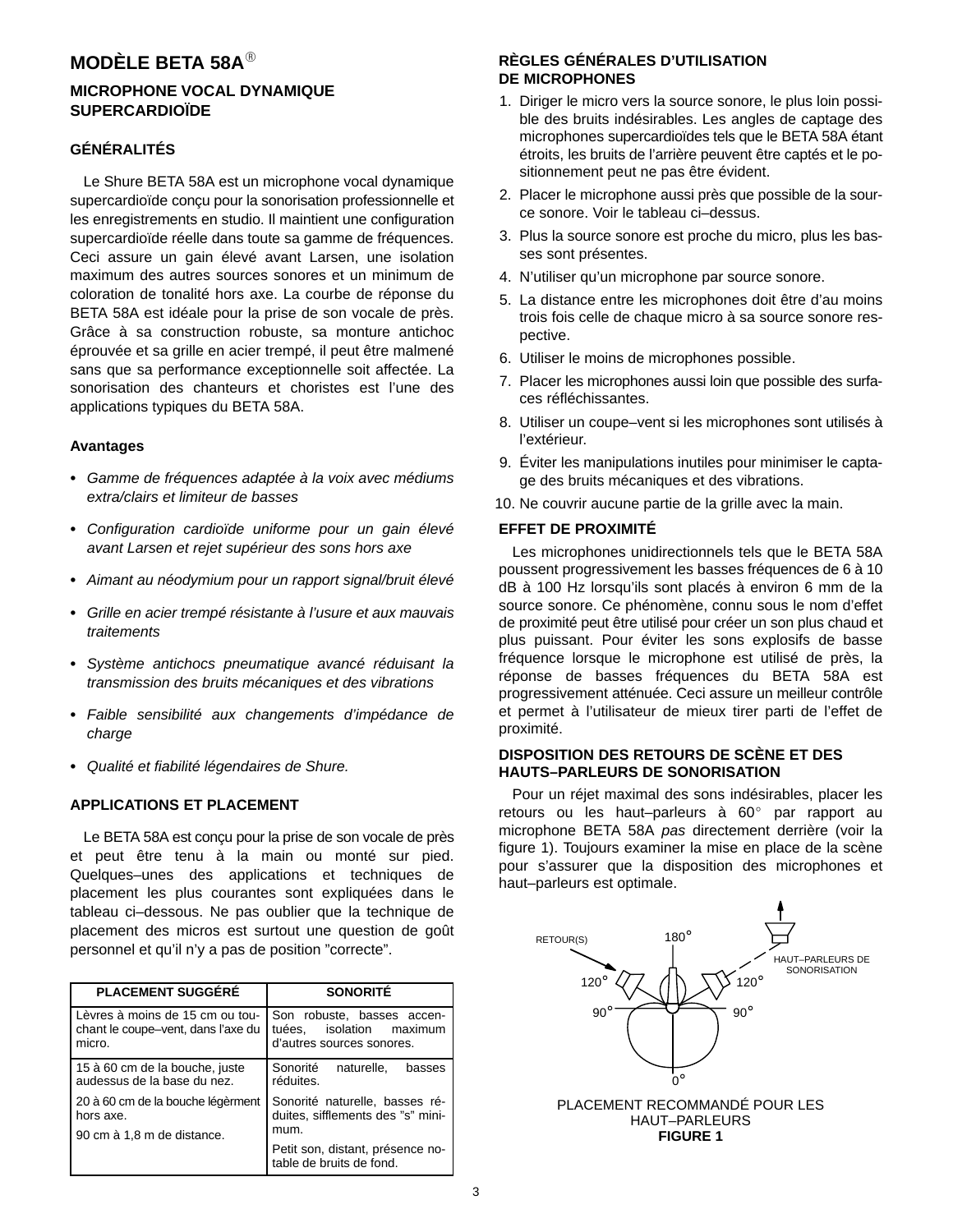#### **Type**

Dynamique (bobine mobile)

#### **Courbe de réponse**

50 à 16 000 Hz (voir la figure 2)



COURBE DE RÉPONSE TYPIQUE **FIGURE 2**

**REMARQUE :** la courbe ci–dessous montre la réponse en axe à une distance de 60 cm d'une source sonore uniforme. La courbe de réponse peut varier en fonction du placement du microphone.

#### **Courbe de directivité**

Supercardioïde, rotativement symétrique autour de l'axe du microphone, constante avec la féquence (voir la figure 3)



#### COURBES DE DIRECTIVITÉ TYPIQUES **FIGURE 3**

#### **Niveau de sortie (à 1000 Hz)**

Tension en circuit ouvert : –51,5 dBV\* (2,6 mV)

 $*1$  Pa = 94 dB SPL

#### **Impédance**

L'impédance nominale est de 150  $\Omega$  (290  $\Omega$  réelle) pour connexion aux entrées de micros basse impédance.

#### **Phase**

Une pression positive sur le diaphragme produit une tension positive sur la broche 2 par rapport à la broche 3 (voir la figure 4).



# CONNEXIONES INTERNES

acier trempé.

#### **Adaptateur de pied réglable, verrouillable**

 $\AA$  emboîtement, incassable, réglable à travers 180 $^{\circ}$  avec filet standard de 5/8"–27. fini noir

**Dimensions** (Voir la figure 5)



DIMENSIONS HORS TOUT **FIGURE 5**

#### **Poids net**

278 grammes

#### **Homologations**

Autorisé à porter la marque CE. Conforme à la directive CEM européenne 89/336/CEE. Conforme aux critères applicables de test et de performances de la norme européenne EN 55103 (1996) parties 1 et 2 pour les environnements résidentiels (E1) et d'industrie légère (E2).

#### **ACCESSOIRES FOURNIS**

| Adaptateur de pied réglable verrouillable  A25D                    |  |
|--------------------------------------------------------------------|--|
| Adaptateur de filet 5/8 à 3/8 po. (Europe)  95A2050                |  |
| Étui de rangement $\dots\dots\dots\dots\dots\dots\dots\dots$ 26A21 |  |

#### **ACCESSOIRES EN OPTION**

| Coupe vent  Série A58WS (8 couleurs) |  |
|--------------------------------------|--|
| Monture isolante  A55M, A55HM        |  |
| Câble de 7,6 m  C25E, C25F           |  |

### **PIÈCES DE RECHANGE**

| Fiche (connecteur)  90F1984 |  |
|-----------------------------|--|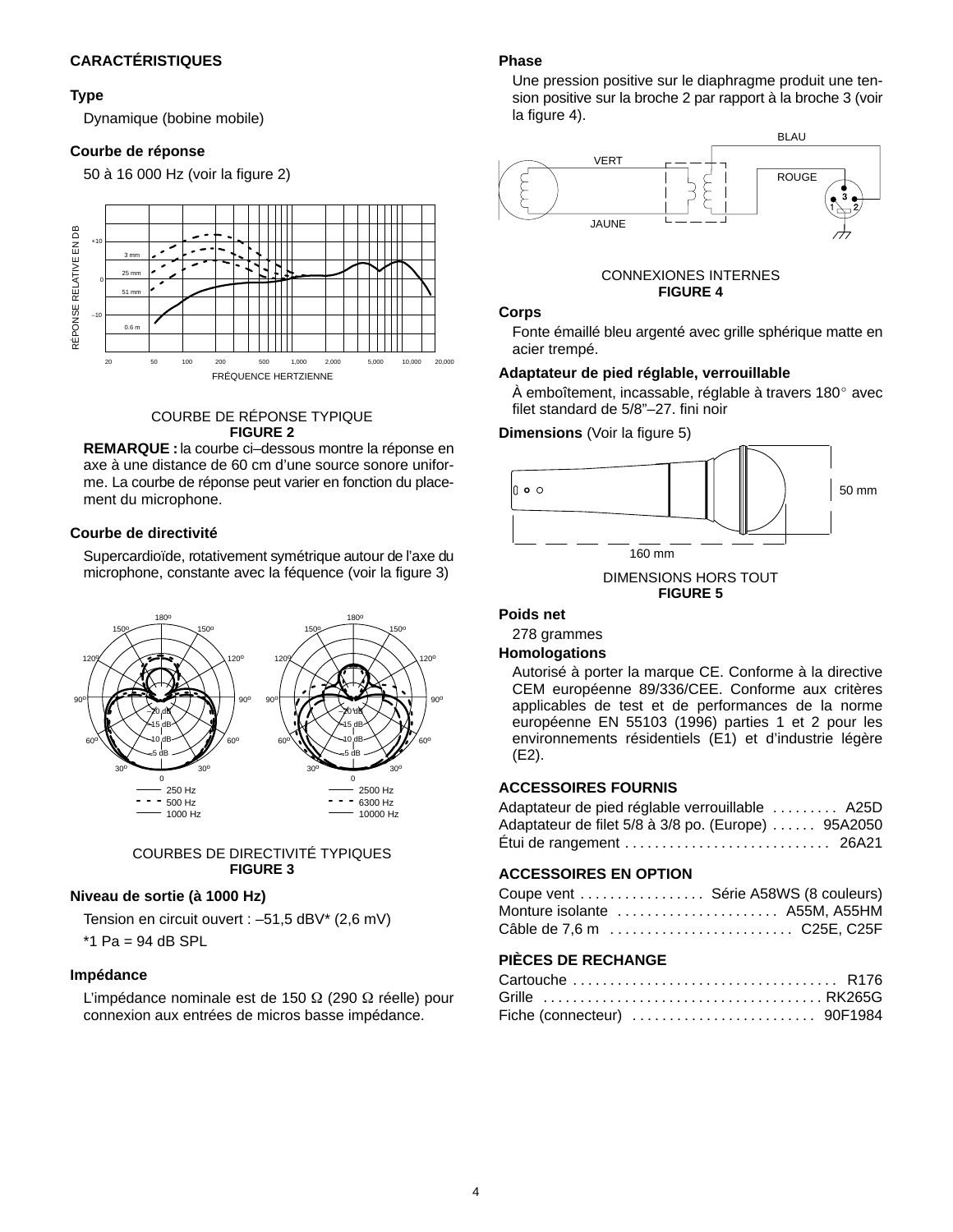## **MODELL BETA 58A**

#### **DYNAMISCHES SUPERNIEREN–TAUCHSPUL-MIKROPHON FÜR SPRACHAUFNAHMEN**

#### **ALLGEMEINES**

Beim Shure BETA 58A handelt es sich um ein dynamisches Supernieren–Tauchspulmikrophon für Sprachaufnahmen mit hoher Ausgangsleistung, das für professionelle Tonverstärkung und Tonstudioaufnahmen entwickelt wurde. Seine echte Supernierencharakteristik erstreckt sich über den gesamten Frequenzbereich. Dadurch werden hohe Verstärkung vor der Rückkopplung, maximale Isolierung von anderen Schallquellen und minimale außeraxiale Klangfärbung gewährleistet. Das BETA 58A weist ein geformtes Frequenzverhalten auf, das für Nahaufnahmen von Stimmen ideal ist. Aufgrund seiner robusten Konstruktion, des bewährten Schwingmetalldämpfer–Systems und des Gittergrills aus gehärtetem Stahl wird die überragende Leistungsfähigkeit dieses Mikrophons durch grobe Handhabung nicht beeinträchtigt. Zu den gebräuchlichsten Einsatzbereichen des BETA 58A zählen seine Verwendung durch Hauptsänger und Hintergrundsänger.

#### **Merkmale**

- Auf Sprachaufnahmen zugeschnittenes Frequenzverhalten, mit aufgehelltem Mittenbereich und Baßdämpfung
- Gleichförmige Supernierencharakteristik für hohe Verstärkung vor der Rückkopplung und überragende Unterdrückung außeraxialer Töne
- Neodym–Magnet für hohe Signalrauschabstandsausgabe
- - Gittergrill aus gehärtetem Stahl, widerstandsfähig gegen Verschleiß und Mißbrauch
- Modernstes pneumatisch Schwingmetalldämpfer–System, dadurch nur minimale Übertragung von mechanischen Geräuschen und Vibrationen
- - Geringe Empfindlichkeit gegen variable Abschlußimpedanz
- Bewährte Shure Qualität und Zuverlässigkeit

#### **ANWENDUNG UND AUFSTELLUNG**

Das BETA 58A ist für Nahaufnahmen von Stimmen vorgesehen und kann mit der Hand gehalten oder an einem Stativ angebracht werden. Einige der gebräuchlichsten Anwendungen und Aufstellungsverfahren sind in der nachfolgenden Tabelle aufgeführt. Beachten Sie bitte, daß der Mikrophoneinsatz weitgehend eine "Geschmackssache" ist – von "richtigen" oder "falschen" Mikrophonpositionen kann hier also nicht die Rede sein.

| <b>EMPFOHLENE</b><br><b>MIKROPHONAUF-STELLUNG</b>                                                        | <b>TONQUALITÄT</b>                                                                    |
|----------------------------------------------------------------------------------------------------------|---------------------------------------------------------------------------------------|
| Weniger als 15 cm Abstand von<br>den Lippen oder Berührung des<br>Windschirms, axial zum Mikro-<br>phon. | Robuster Klang, hervorgeho-<br>bener Baß, maximale Isolierung<br>von anderen Quellen. |
| 15 bis 60 cm Abstand vom Mund,<br>etwas oberhalb der Nasenhöhe.                                          | Natürlicher Klang, reduzierter<br>Baß.                                                |
| 20 bis 60 cm Abstand vom Mund,<br>etwas zur Seite geneigt.                                               | Natürlicher Klang, reduzierter<br>Baß und minimale Zischlaute.                        |
| 90 cm bis 1,8 m Abstand.                                                                                 | Dünnerer, entfernterer<br>Klang;<br>merklicher<br>Umgebungsge-<br>räuschpegel.        |

#### **ALLGEMEINE REGELN FÜR DEN MIKROPHONGE-BRAUCH**

- 1. Das Mikrophon auf die gewünschte Tonquelle und weg von unerwünschten Quellen richten. Da Supernieren– Mikrophone wie das BETA 58A eine enge Richtcharakteristik aufweisen und Töne aus dem Hintergrund aufgreifen können, ist dies möglicherweise nicht offensichtlich.
- 2. Das Mikrophon so nahe wie möglich an die gewünschte Tonquelle heranbringen. Siehe obige Tabelle.
- 3. Abstand verringern, wenn zusätzliches Baßverhalten gewünscht wird.
- 4. Je Tonquelle nur ein Mikrophon verwenden.
- 5. Der Abstand zwischen den Mikrophonen sollte mindestens dreimal so groß sein wie deren Abstand zu den einzelnen Quellen.
- 6. Die Anzahl der Mikrophone so gering wie möglich halten.
- 7. Mikrophone so weit wie möglich von Akustikflächen entfernt anbringen.
- 8. Einen Windschirm anbringen, wenn das Mikrophon im Freien verwendet wird.
- 9. Mikrophone so wenig wie möglich anfassen, um die Aufnahme von mechanischen Geräuschen und Vibrationen minimal zu halten.
- 10. Keinen Teil des Grills mit der Hand abdecken.

#### **NAHEFFEKT**

Unidirektionale Mikrophone wie das BETA 58A bewirken eine progressive Verstärkung von Baßfrequenzen (um 6 bis 10 dB bei 100 Hz), wenn sich das Mikrophon in einem Abstand von 6 mm von der Tonquelle befindet (siehe Abbildung 2). Dieses als Naheffekt bezeichnete Phänomen kann zur Erzeugung eines wärmeren, kräftigeren Tons verwendet werden. Zur Verhinderung eines "explosiven" Tons niederer Frequenz bei Nahaufnahmen wird das Baßverhalten des BETA 58A allmählich gedämpft. Dies ermöglicht eine bessere Kontrolle und unterstützt den Benutzer beim Ausnützen des Naheffekts.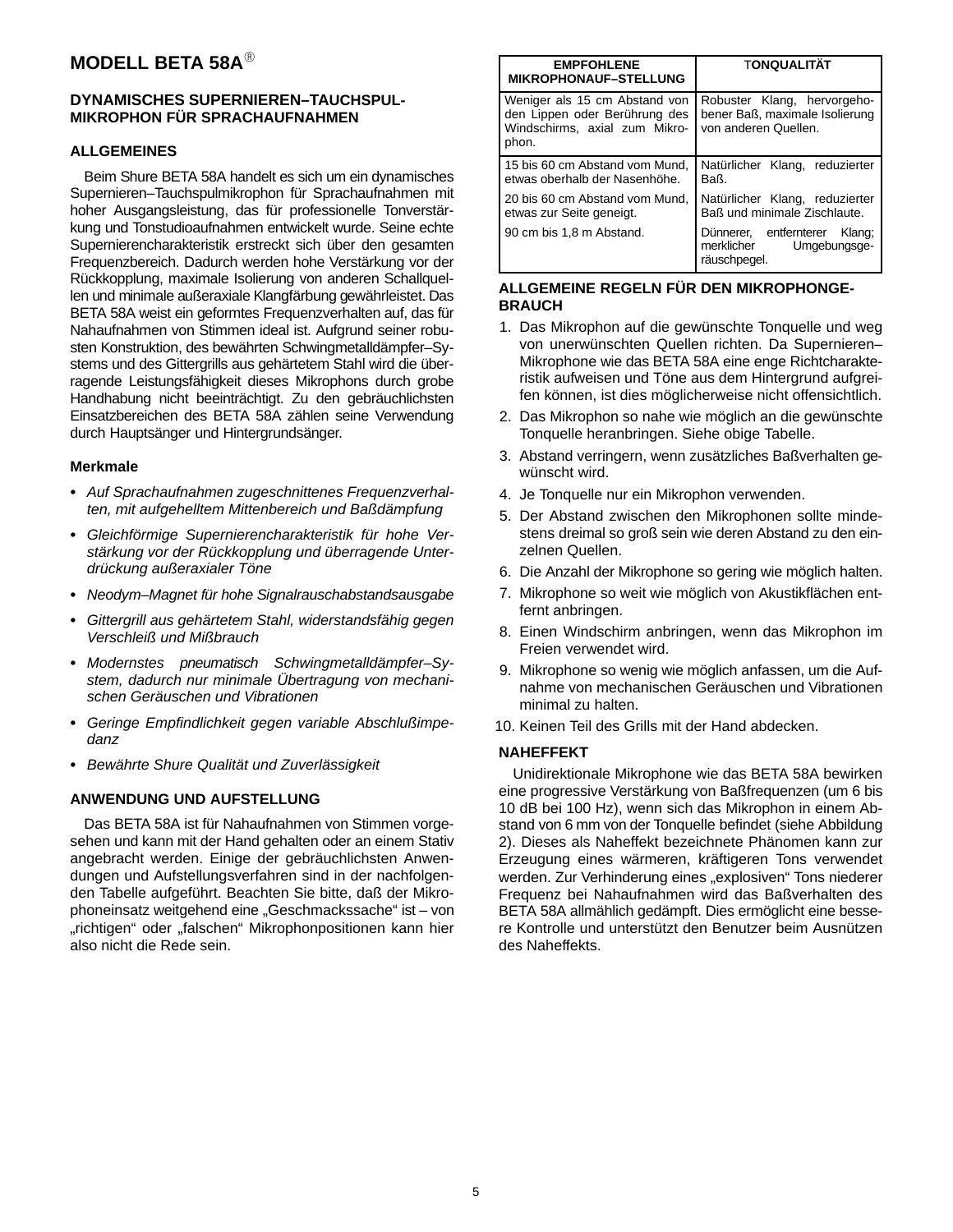#### **AUFSTELLUNG DER BÜHNENLAUTSPRECHER UND LAUTSPRECHER FÜR BESCHALLUNGSANLAGEN**

Zur maximalen Unterdrückung unerwünschter Töne den bzw. die Bühnenlautsprecher oder den bzw. die Lautsprecher der Beschallungsanlage in einem Winkel von 60° zur Rückseite des BETA 58A, nicht direkt dahinter aufstellen (siehe Abbildung 1). Vor einem Auftritt stets die Bühnenausstattung überprüfen, um sicherzustellen, daß die Aufstellung des Mikrophons und der Bühnenlautsprecher optimal ist.



#### EMPFOHLENE LAUTSPRECHERSTELLUNGEN **ABBILDUNG 1**

#### **SPEZIFIKATIONEN**

#### **Typ**

Dynamisch (Tauchspule)

#### **Frequenzverhalten**

50 bis 16.000 Hz (siehe Abbildung 2)



#### TYPISCHES FREQUENZVERHALTEN **ABBILDUNG 2**

**HINWEIS:** Die Kurve unten zeigt ein axiales Verhalten in einem Abstand von 0,6 m von einer gleichförmigen Tonquelle. Das Frequenzverhalten ist von der Mikrophonstellung abhängig.

#### **Polarcharakteristik**

Supernierencharakteristik, rotationssymmetrisch um Mikrophonachse, gleichförmig mit Frequenz (siehe Abbildung 3)



#### TYPISCHE POLARCHARAKTERISTIK **ABBILDUNG 3**

#### **Ausgangspegel (bei 1000 Hz)**

Leerlaufspannung: –51,5 dBV/Pa\* (2,6 mV)  $*1$  Pa = 94 dB SPL

#### **Impedanz**

Die Nennimpedanz für den Anschluß an niederohmige Mikrophoneingänge beträgt 150  $\Omega$  (Ist–Wert 290  $\Omega$ )

#### **Phasenabgleich**

Positiver Druck auf die Membran erzeugt positive Spannung an Stift 2 gegenüber Stift 3. Siehe Abbildung 4.



#### INTERNE SCHALTUNGEN **ABBILDUNG 4**

#### **Gehäuse**

Silberblaues einbrennlackiertes Druckgußmetall mit gehärtetem, kugelförmigem Stahlgittergrill in matter Oberflächenausführung

#### **Verstellbarer, einrastender Stativadapter**

Gleitverbindung, bruchbeständig, durch 180° verstellbar mit 5/8"–27 Standardgewinde, schwarze Oberflächenausführung



**ABBILDUNG 5**

#### **Nettogewicht**

278 Gramm

#### **Zulassung**

Zur CE–Kennzeichnung berechtigt. Entspricht der EU– Richtlinie über elektromagnetische Verträglichkeit 89/336/EEC. Erfüllt die Prüfungs– und Leistungskriterien der europäischen Norm EN 55103 (1996) Teil 1 und 2 für Wohngebiete (E1) und Leichtindustriegebiete (E2).

#### **MITGELIEFERTES ZUBEHÖR**

| Verstellbarer, einrastender Stativadapter  A25D |  |
|-------------------------------------------------|--|
| 5/8 zu 3/8 Inch (Euro) Gewindeadapter  95A2050  |  |
|                                                 |  |

#### **SONDERZUBEHÖR**

| Windschirm  A58WS Serie (in 8 Farben erhältlich) |  |
|--------------------------------------------------|--|
| Isolierbefestigung  A55M, A55HM                  |  |
|                                                  |  |

#### **ERSATZTEILE**

| Grill-Baugruppe  RK265G                 |  |
|-----------------------------------------|--|
| Stecker- (Anschluß-) Baugruppe  90F1984 |  |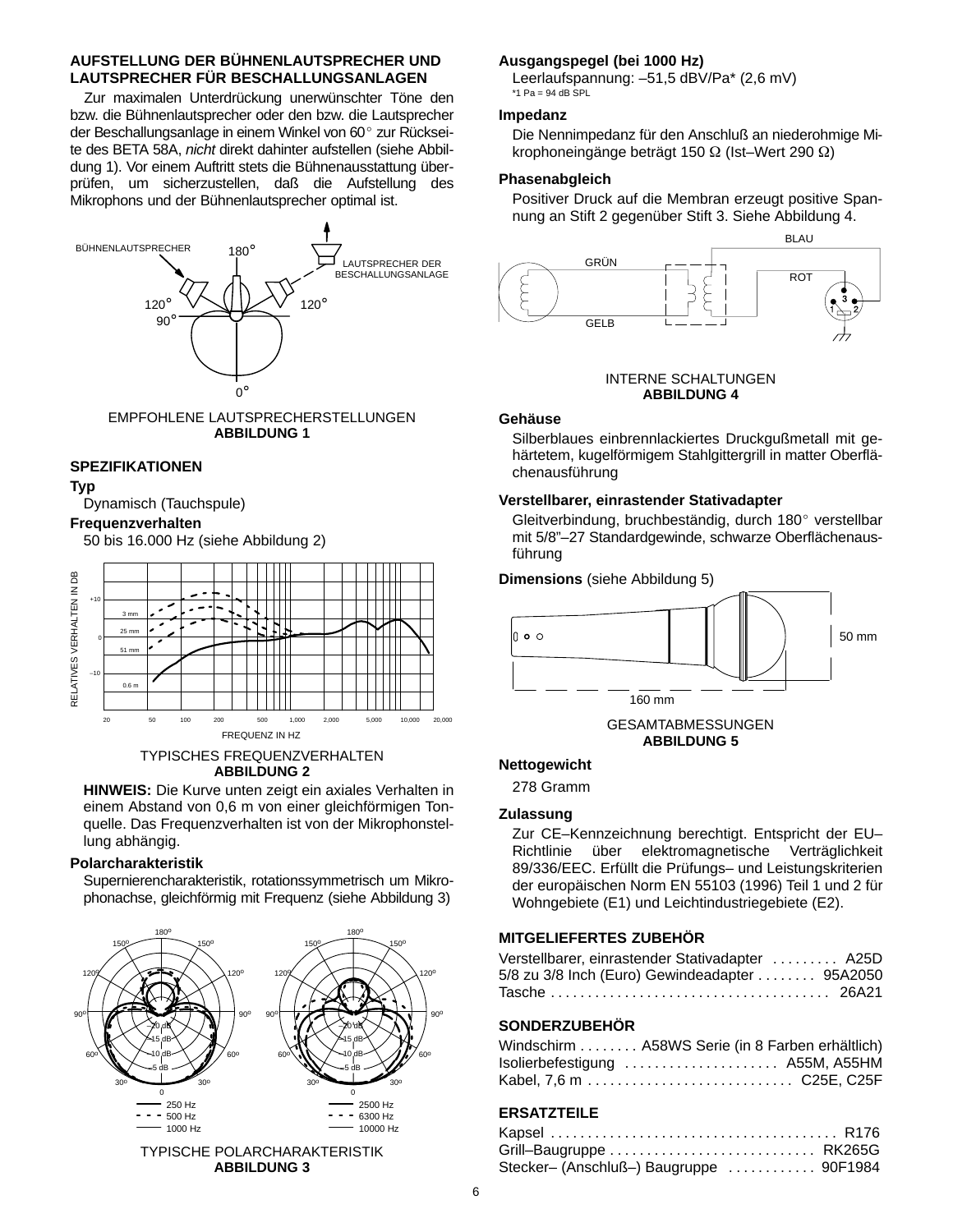## **MODELO BETA 58A**

#### **MICROFONO DINAMICO SUPERCARDIOIDE PARA VOCALISTAS**

#### **GENERALIDADES**

El Shure BETA 58A es un micrófono dinámico de supercardioide para vocalistas con señal de salida de alta intensidad diseñado para uso en refuerzo de sonido profesional y en estudios de grabación. Mantiene un verdadero patrón supercardioide en toda su gama de frecuencias. Esto asegura un alto valor de ganancia antes de realimentación, aislamiento máximo de otras fuentes sonoras y una coloración mínima de los tonos fuera de su eje principal. El BETA 58A tiene una respuesta de frecuencia cuya forma es ideal para que un vocalista lo utilice de cerca. El rendimiento superior de este micrófono no se ve afectado por el trato duro debido a su resistente fabricación, su comprobado sistema de montaje a prueba de choques y su rejilla de malla de acero endurecido. Los usos típicos del BETA 58A incluyen la captación de voces principales y de fondo.

#### **Características**

- Respuesta de frecuencia diseñada para la voz humana con aumento de frecuencias medias y atenuación progresiva de frecuencias bajas
- Patrón de supercardioide uniforme para lograr un alto valor de ganancia antes de realimentación y un rechazo superior de los sonidos fuera del eje principal de captación
- El imán de neodimio produce una salida con alta relación de señal a ruido
- -La rejilla de acero endurecido resiste el desgaste y abuso
- El sistema neumático de montaje contra choques reduce al mínimo la transmisión de ruido mecánico y vibraciones
- $\bullet$  Minimalmente afectado por las variaciones de la impedancia de carga
- La legendaria calidad y confiabilidad de Shure

#### **USOS Y COLOCACION**

El BETA 58A está diseñado para captar voces a corta distancia y puede sostenerse en la mano o en un pedestal. Algunas de las técnicas más comunes de uso y colocación se indican en la tabla siguiente. Recuerde que la técnica de uso de los micrófonos es en gran parte cuestión de gusto personal—no existe una posición de micrófono que sea la "correcta".

| <b>COLOCACION SUGERIDA DEL</b><br><b>MICROFONO</b>                                                    | <b>CALIDAD DEL TONO</b>                                                                              |
|-------------------------------------------------------------------------------------------------------|------------------------------------------------------------------------------------------------------|
| Los labios a no más de 15 cm de<br>la paravientos, en línea con el<br>eje de captación del micrófono. | Sonido robusto, frecuencias<br>bajas enfatizadas, aislamiento<br>máximo de otras fuentes<br>sonoras. |
| De 15 a 60 cm de la boca, justo<br>arriba del nivel de la nariz.                                      | Sonido natural, frecuencias<br>bajas reducidas.                                                      |
| De 20 a 60 cm de la boca.<br>ligeramente a un lado de ésta.                                           | Sonido natural, frecuencias<br>bajas reducidas y pocos<br>sonidos sibilantes.                        |
| De 90 cm a 1,8 m de distancia.                                                                        | Sonido más agudo y distante;<br>niveles perceptibles de sonido<br>ambiental.                         |

### **REGLAS GENERALES DE USO DE MICROFONOS**

- 1. Coloque el micrófono hacia la fuente sonora deseada y alejado de las fuentes no deseadas. Debido a que los micrófonos supercardioide tales como el BETA 58A tienen patrones de captación angostos y son capaces de captar sonidos por su parte trasera, esto podría no ser obvio ni evidente.
- 2. Coloque el micrófono lo más cerca posible a la fuente sonora deseada. Consulte la tabla arriba dada.
- 3. Acérquese al micrófono para obtener mayor respuesta de frecuencias bajas.
- 4. Utilice sólo un micrófono para captar una fuente sonora.
- 5. La distancia entre un micrófono y otro deberá ser al menos tres veces la distancia de cada fuente a su micrófono.
- 6. Utilice el menor número de micrófonos que resulte práctico.
- 7. Aleje los micrófonos lo más posible de las superficies reflectoras.
- 8. Instale una paravientos si se usa el micrófono a la intemperie.
- 9. Evite el manejo excesivo para reducir la captación de ruidos mecánicos y vibraciones.
- 10. No cubra parte alguna de la rejilla con la mano.

## **EFECTO DE PROXIMIDAD**

Los micrófonos unidireccionales tales como el BETA 58A introducen un aumento progresivo en las frecuencias bajas de 6 a 10 dB a 100 Hz cuando el micrófono se coloca a aprox. 6 mm de la fuente sonora (vea la Figura 2). Este fenómeno, conocido como el efecto de proximidad, puede usarse para crear un sonido más cálido y fuerte. Para evitar sonidos de baja frecuencia con intensidad explosiva al usar el micrófono de cerca, el BETA 58A tiene una atenuación progresiva en su respuesta de bajos. Esto ofrece mayor control sobre el sonido y ayuda al usuario a aprovechar el efecto de proximidad.

#### **COLOCACION DE ALTOPARLANTES DE MONITOREO Y DEL SISTEMA DE REPRODUCCION**

Para el rechazo máximo del sonido no deseado, coloque el o los altoparlantes de monitoreo o del sistema de reproducción a un ángulo de 60° respecto a la parte trasera del micrófono BETA 58A; no los coloque directamente detrás de éste (vea la Figura 1). Siempre compruebe la disposición del escenario antes de una ejecución para verificar que la colocación de micrófonos y altoparlantes es la óptima.



COLOCACION RECOMENDADA DE ALTOPARLANTES **FIGURA 1**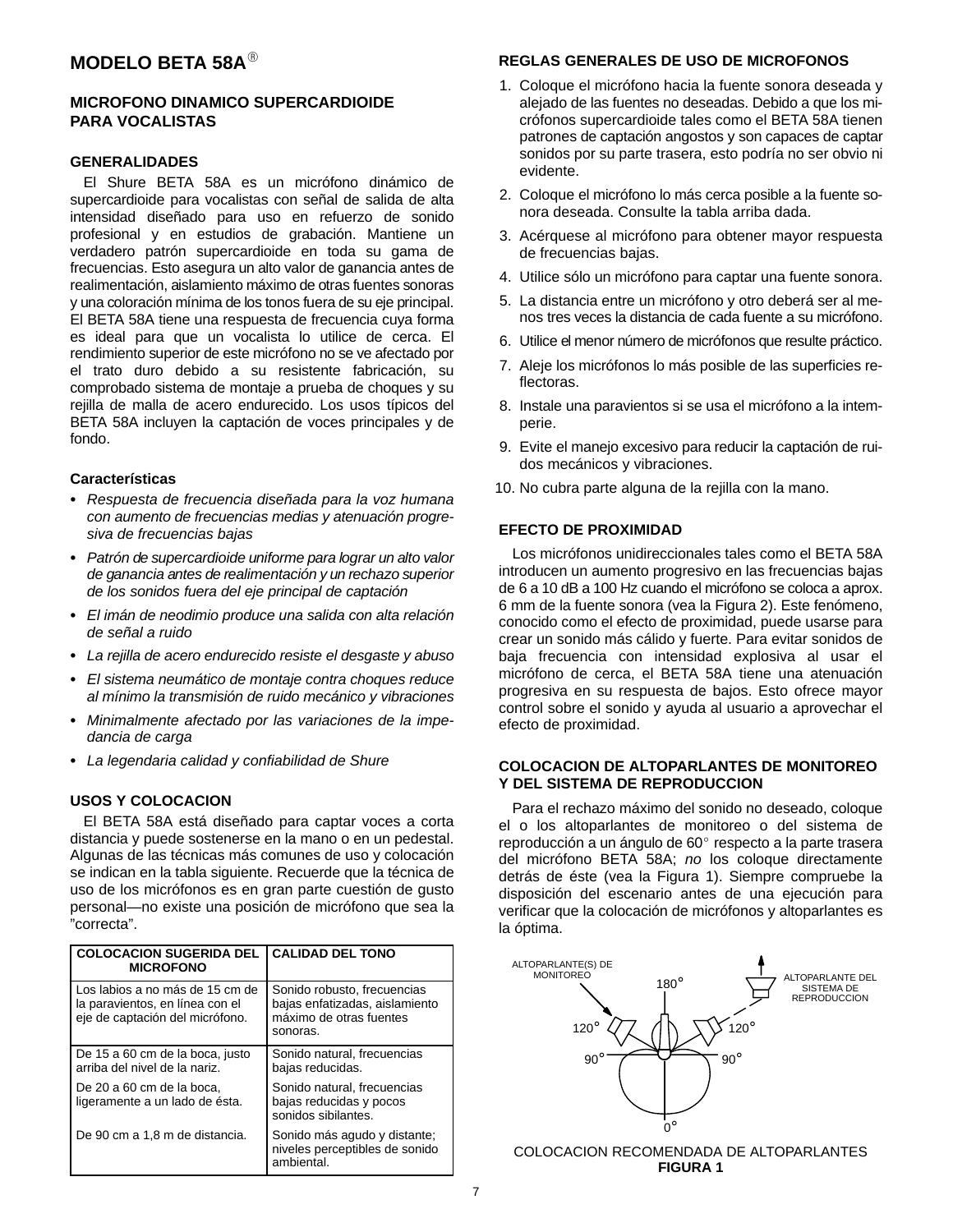#### **Tipo**

Dinámico (bobina móvil)

#### **Respuesta de frecuencia**

50 a 16.000 Hz (vea la Figura 2)



#### RESPUESTA DE FRECUENCIA TIPICA **FIGURA 2**

**NOTA:** La curva abajo ilustrada muestra la respuesta de una fuente sonora uniforme colocada en el eje de captación a una distancia de 0,6 m. La respuesta obtenida en la práctica variará según la posición del micrófono.

#### **Patrón polar**

Supercardioide, simétrico respecto al eje del micrófono, uniforme respecto a la frecuencia (vea la Figura 3)



#### PATRONES DE CAPTACION POLAR TIPICOS **FIGURA 3**

#### **Nivel de salida (a 1.000 Hz)**

Voltaje en circuito abierto: –51,5 dBV/Pa\* (2,6 mV)  $*1$  Pa = 94 dB SPL

#### **Impedancia**

La impedancia nominal es de 150  $\Omega$  (real: 290  $\Omega$ ) para conexión a entradas de micrófono de baja impedancia (baja Z)

#### **Fasaje**

Una presión positiva en el diafragma del micrófono produce un voltaje positivo en la clavija 2 con respecto a la clavija 3 (Vea la Figura 4).



## **Caja**

Metal troquelado pintado de color plateado azul con rejilla

#### **Adaptador para pedestal ajustable**

Ajustable a través de 180°, irrompible, con rosca estándar de 5/8"–27 y acabado en negro

**Dimensiones** (Vea la Figura 5)



#### **Peso neto**

278 g

#### **Certificaciones**

Califica para llevar las marcas CE. Cumple la directiva europea 89/336/EEC de compatibilidad electromagnética. Se ajusta a los criterios correspondientes de verificación y funcionamiento establecidos en la norma europea EN 55103 (1996), partes 1 y 2, para zonas residenciales (E1) y zonas de industria ligera (E2).

#### **ACCESORIOS SUMINISTRADOS**

| Adaptador ajustable para pedesta  A25D               |  |
|------------------------------------------------------|--|
| Adaptador de roscas de 5/8 a 3/8 pulg (Euro) 95A2050 |  |
| Bolsa de almacenamiento  26A21                       |  |

#### **ACCESORIOS OPCIONALES**

| Paravientos  Serie A58WS (disponible en 8 colores) |  |  |  |
|----------------------------------------------------|--|--|--|
| Montaje con aislamiento  A55M, A55HM               |  |  |  |
| Cable de 7,6 m  C25E, C25F                         |  |  |  |

#### **REPUESTOS**

| Conjunto de rejilla  RK265G             |  |
|-----------------------------------------|--|
| Conjunto de enchufe (conector)  90F1984 |  |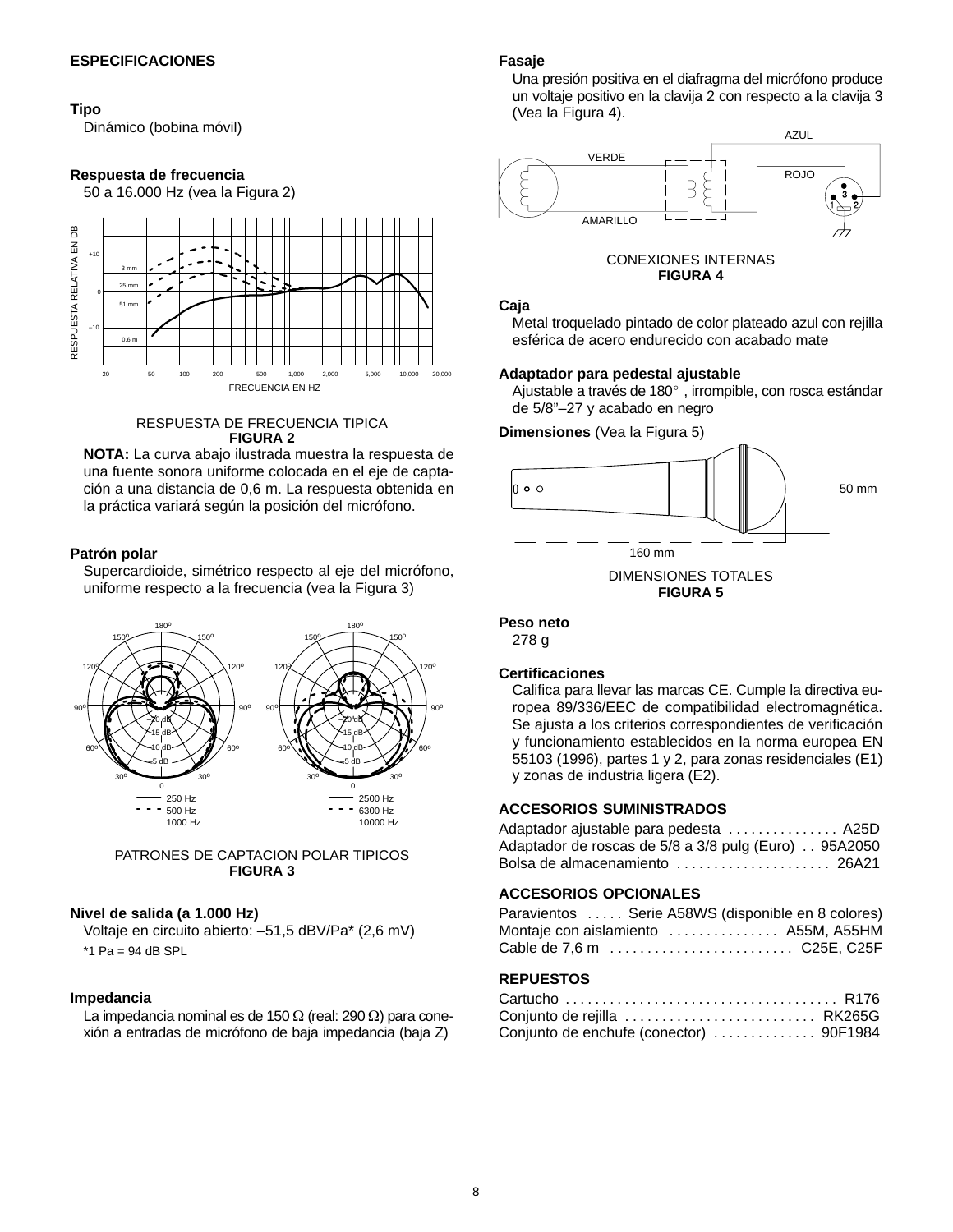## **MODELLO BETA 58A**

#### **MICROFONO VOCALE DINAMICO A SUPERCARDIOIDE**

#### **INTRODUZIONE**

Il modello BETA 58A della Shure è un microfono vocale dinamico a supercardioide ad uscita elevata, realizzato per applicazioni in studi di registrazione ed impianti di amplificazione professionali. La caratteristica di ricezione a supercardioide rimane invariata in tutto il campo di frequenza del microfono, assicurando così un elevato guadagno a monte della retroazione, massimo isolamento acustico e minima colorazione dei toni fuori asse. L'andamento della risposta in frequenza del modello BETA 58A è ideale per applicazioni vocali in cui il microfono venga tenuto estremamente vicino alle labbra. Grazie alla sua costruzione robusta, al sistema comprovato di montaggio antivibrazione e alla griglia in acciaio temprato, un uso aggressivo del microfono non influisce sulle sue eccellenti prestazioni. Applicazioni tipiche del modello BETA 58A includono l'uso sia da parte di cantanti solisti che del coro di accompagnamento.

#### **Caratteristiche**

- Risposta in frequenza ottimizzata per applicazioni vocali, con aumento della risposta ai toni intermedi e attenuazione a quelli bassi.
- Diagramma di ricezione a supercardioide uniforme, che presenta un elevato guadagno a monte della retroazione ed una reiezione superiore dei suoni fuori asse.
- Magnete al neodimio, per ottenere un elevato rapporto segnale/rumore all'uscita.
- Griglia in acciaio temprato, resistente all'usura e agli abusi.
- Avanzato sistema di montaggio antivibrazione pneumatico, che riduce al minimo la trasmissione di vibrazioni e suoni di natura meccanica.
- Bassa sensibilità a variazioni dell'impedenza di carico.
- Le leggendarie qualità e affidabilità Shure.

#### **APPLICAZIONI E COLLOCAZIONE**

Il modello BETA 58A, realizzato per applicazioni vocali in cui il microfono si trovi estremamente vicino alle labbra, può essere tenuto in mano o montato su un supporto. La tabella che segue riporta alcune delle più comuni applicazioni e tecniche di collocazione. Ricordare sempre che le tecniche microfoniche dipendono largamente dalle preferenze personali e che non esiste un'unica posizione "giusta" del microfono.

| <b>COLLOCAZIONE SUGGERITA</b><br><b>DEL MICROFONO</b>                                                             | QUALITÀ DEI TONI                                                                  |  |
|-------------------------------------------------------------------------------------------------------------------|-----------------------------------------------------------------------------------|--|
| Labbra a meno di 15 cm dal microfo-<br>no o a contatto con lo schermo para-<br>vento, lungo l'asse del microfono. | Suono robusto, enfasi dei toni<br>bassi, massimo isolamento da<br>altre sorgenti. |  |
| Distanza dalle labbra compresa tra<br>15 e 60 cm, appena sopra l'altezza<br>del naso.                             | Suono naturale, toni bassi<br>ridotti.                                            |  |
| 20 e 60 cm, leggermente fuori asse<br>sull'uno o l'altro lato.                                                    | Suono naturale, toni bassi<br>ridotti e suoni sibilanti ridotti al<br>minimo.     |  |
| Distanza compresa tra 90 cm e 1,8 m.                                                                              | Suono lontano e affievolito;<br>livelli evidenti di rumore ambi-<br>entale.       |  |

### **REGOLE GENERALI PER L'USO DEL MICROFONO**

- 1. Rivolgere il microfono verso la sorgente sonora desiderata e lontano da sorgenti indesiderate. Dato che i microfoni a supercardioide, come il modello BETA 58A, presentano diagrammi di ricezione stretti ed in grado di rilevare suoni provenienti dal retro, ciò può non essere ovvio né intuitivo.
- 2. Collocare il microfono quanto più vicino possibile alla sorgente sonora desiderata. Consultare la tabella precedente.
- 3. Per ottenere una maggiore risposta ai toni bassi, tenere il microfono vicino alle labbra.
- 4. Usare solo un microfono per ciascuna sorgente sonora da ricevere.
- 5. Mantenere la distanza tra più microfoni ad un valore uguale ad almeno tre volte la distanza tra ciascuna sorgente sonora ed il corrispondente microfono.
- 6. Usare il numero minimo di microfoni consentito dall'applicazione.
- 7. Collocare i microfoni quanto più lontano possibile da superfici riflettenti.
- 8. Quando si usa un microfono all'aperto, utilizzare uno schermo paravento.
- 9. Evitare movimenti eccessivi del microfono, per ridurre al minimo la ricezione di vibrazioni e suoni di natura meccanica.
- 10. Non coprire nessuna parte della griglia con la mano.

## **EFFETTO DI PROSSIMITÀ**

Nei microfoni unidirezionali, come il modello BETA 58A, la risposta alle basse frequenze aumenta progressivamente da 6 a 10 dB a 100 Hz quando il microfono si trova ad una distanza di circa 6 mm dalla sorgente sonora. Questo fenomeno, noto come effetto di prossimità, può essere utilizzato per creare un suono più potente e caldo. Per evitare suoni esplosivi a basse frequenze durante l'uso ravvicinato, la risposta del microfono ai toni bassi si attenua gradualmente. Ciò consente un controllo maggiore ed è di ausilio nello sfruttare l'effetto di prossimità.

#### **COLLOCAZIONE DEGLI ALTOPARLANTI PER LA DIFFUSIONE SONORA AL PUBBLICO E DI CONTROLLO DEL PALCOSCENICO**

Per ottenere la massima reiezione dei suoni indesiderati, collocare gli altoparlanti di controllo del palcoscenico o quelli dell'impianto per il pubblico ad un angolo di 60 $^{\circ}$  rispetto all'asse posteriore del microfono, non direttamente dietro di esso (vedi Figura 1). Prima della rappresentazione, controllare sempre l'allestimento del palcoscenico per verificare la collocazione ottimale del microfono e degli altoparlanti di controllo.



COLLOCAZIONE SUGGERITA DEGLI ALTOPARLANTI **FIGURA 1**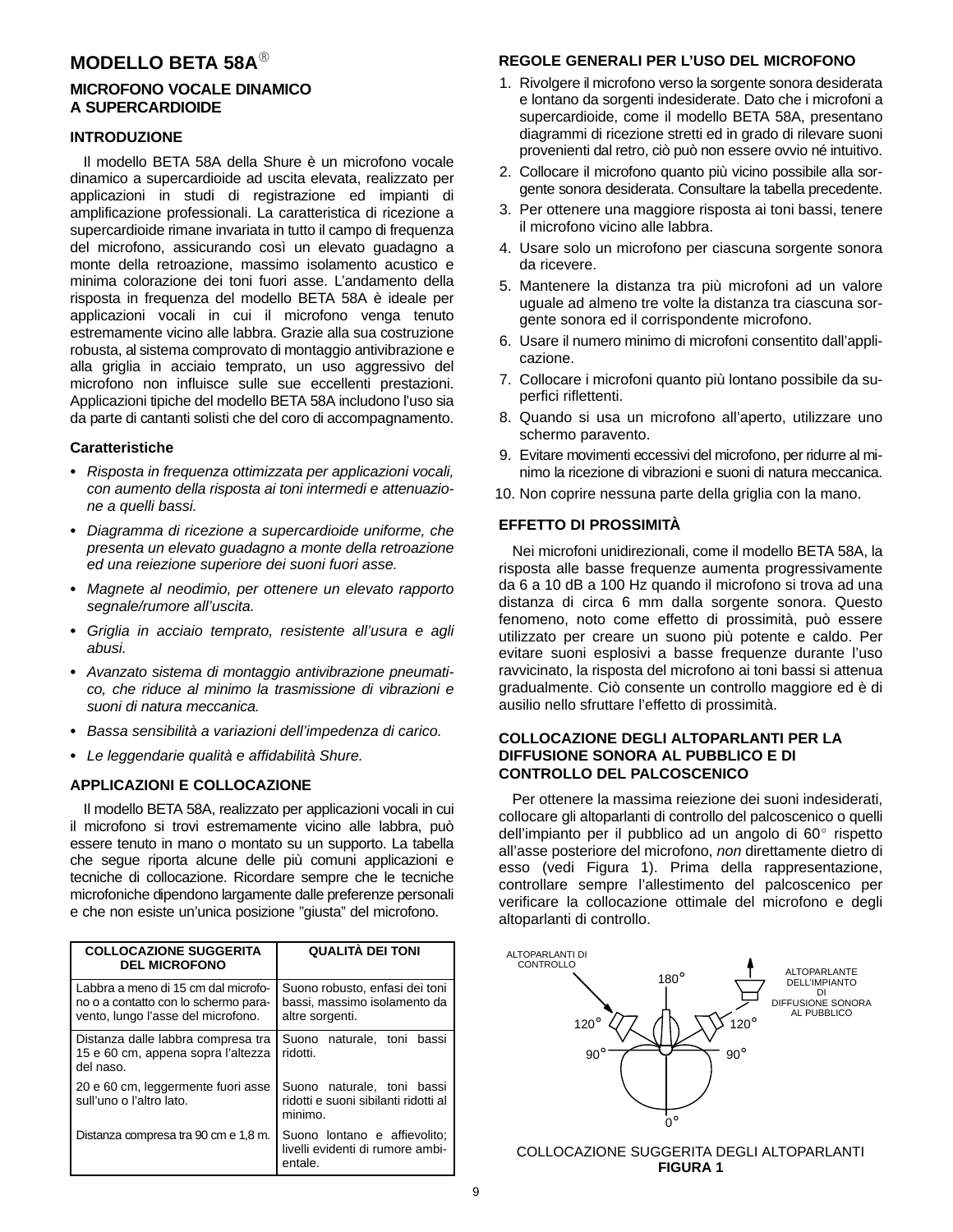#### **DATI TECNICI**

#### **Tipo**

Dinamico (bobina mobile)

#### **Risposta in frequenza**

Da 50 a 16.000 Hz (vedi Figura 2).



TIPICA RISPOSTA IN FREQUENZA **FIGURA 2**

**NOTA:** il grafico che segue mostra la risposta lungo l'asse ad una distanza di 60 cm da una sorgente sonora uniforme. In una specifica applicazione la risposta può variare, a seconda della posizione del microfono.

#### **Diagramma polare**

A supercardioide con simmetria rotazionale rispetto all'asse del microfono, uniforme con la frequenza (vedi Figura 3)



#### TIPICI DIAGRAMMI POLARI **FIGURA 3**

#### **Livelli di uscita (a 1.000 Hz)**

Tensione a circuito aperto: –51,5 dBV/Pa\* (2,6 mV)

 $*$ 1 Pa = 94 dB SPL

#### **Impedenza**

Valore nominale: 150  $\Omega$  (290  $\Omega$  effettivi) per il collegamento a ingressi microfonici con bassi valori nominali di impedenza.

#### **Relazione di fase**

Una pressione positiva sul diaframma produce una tensione positiva al piedino 2 rispetto al piedino 3 (vedi Figura 4).



# **FIGURA 4**

#### **Contenitore**

COLLEGIAMENTI INTERNI<br>COLLEGIAMENTI INTERNI<br>Contenitore<br>Corpo in metallo pressofuso con smaltatura blu–arg<br>corrigio sforico in accipio temprate con finitura opac **TACORDO INTERFEDENT CORPORTION CORPORTION CORPORTION CORPORTION CORPORTION CORPORTION CORPORTION CORPORTION CORPORTION CORPORTION CORPORTION CORPORTION CORPORTION CORPORTION CORPORTION CORPORTION CONTINUES.** e griglia sferica in acciaio temprato con finitura opaca.

A innesto, senza slittamento, infrangibile, regolabile per 180° con filettatura standard 5/8"-27, finitura nera

**Dimensioni** (vedi Figura 5)



### **Peso netto**

278 g

#### **CERTIFICAZIONI**

Contrassegnabile con il marchio CE. Conforme alla direttiva europea sulla compatibilità elettromagnetica 89/336/CEE. Conforme ai criteri sulle prestazioni e alle prove pertinenti specificati nella norma europea EN 55103 (1996) parti 1 e 2, per ambienti residenziali (E1) e industriali leggeri (E2).

#### **ACCESSORI IN DOTAZIONE**

| Adattatore regolabile per supporto  A25D                          |  |
|-------------------------------------------------------------------|--|
| Adattatore per filettatura (Euro) da 5/8 a 3/8 di poll. . 95A2050 |  |
|                                                                   |  |

### **OPTIONAL**

| Schermo paravento serie A58WS (in 8 diversi colori) |  |
|-----------------------------------------------------|--|
| Montatura per isolamento  A55M, A55HM               |  |
| Cavo, 7,6 m  C25E, C25F                             |  |

### **RICAMBI**

| Gruppo griglia  RK265G |  |
|------------------------|--|
|                        |  |